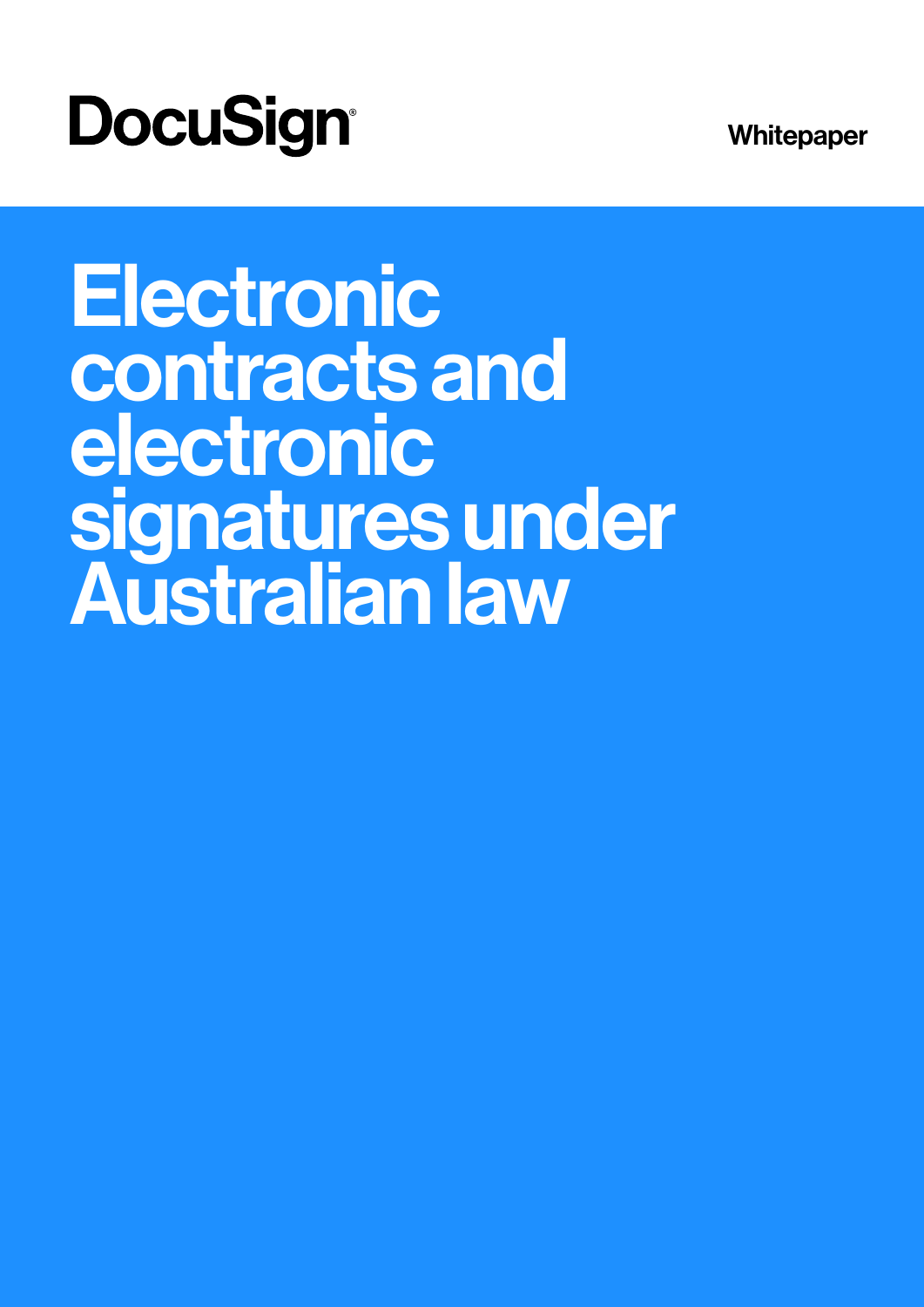## **Background**

An electronic signature is a signature which is applied by electronic means to a document in electronic form.

Australian law generally recognises that deeds and agreements can be executed via electronic means and by way of an electronic signature, however there are some uncertainties impacting deeds, execution by companies and witnessing.

*The Electronic Transactions Act 1999* (Cth) and its State and Territory equivalents (together, 'ETAs') facilitate the use of electronic transactions by giving legal recognition to transactions and contracts which are entered into electronically, as well as to electronic signatures. Subject to some specific carve-outs discussed below, the ETAs provide that transactions and contracts are not invalid because they take place by means of electronic communications. Under the ETAs, if a law requires information to be given in writing, this may be done electronically and if a law requires a signature, it may be electronic. However, there are specific carve-outs to the ETAs which mean that in certain instances, the ability to use electronic signatures is set out in common case law, rather being specifically covered under the ETAs.

The common law in Australia supports the use of electronic contracts and electronic signatures and Australian Courts have historically shown a willingness to adapt the common law to encompass new technology. Australian cases accept that a document in electronic form is a 'document' and satisfies a requirement that a document be in 'writing'. They also confirm that electronic signatures are valid and capable of creating an enforceable agreement provided that:

- · the person signing the document intended to be bound by it; and
- · any formalities relating to execution of that document are satisfied (these formalities could consist of a requirement under a statute or contract or be imposed by a regulatory authority).

A survey of the case law is set out in section 2 below.

While Australian Courts have broadly recognised that electronic contracts and electronic signatures are valid, there are 3 areas that are not as clear:

#### (a) Requirements for deeds

Recent case law has confirmed that the common law still requires that a deed be on paper, vellum or parchment ("paper requirement"). Where the ETAs apply, it is not clear whether the ETAs override the common law requirements in relation to deeds to allow a deed to be in electronic form or electronically executed. Some specific State provisions validate electronic deeds (e.g. for deeds governed by New South Wales law which are signed by individuals under hand or as attorney for a company).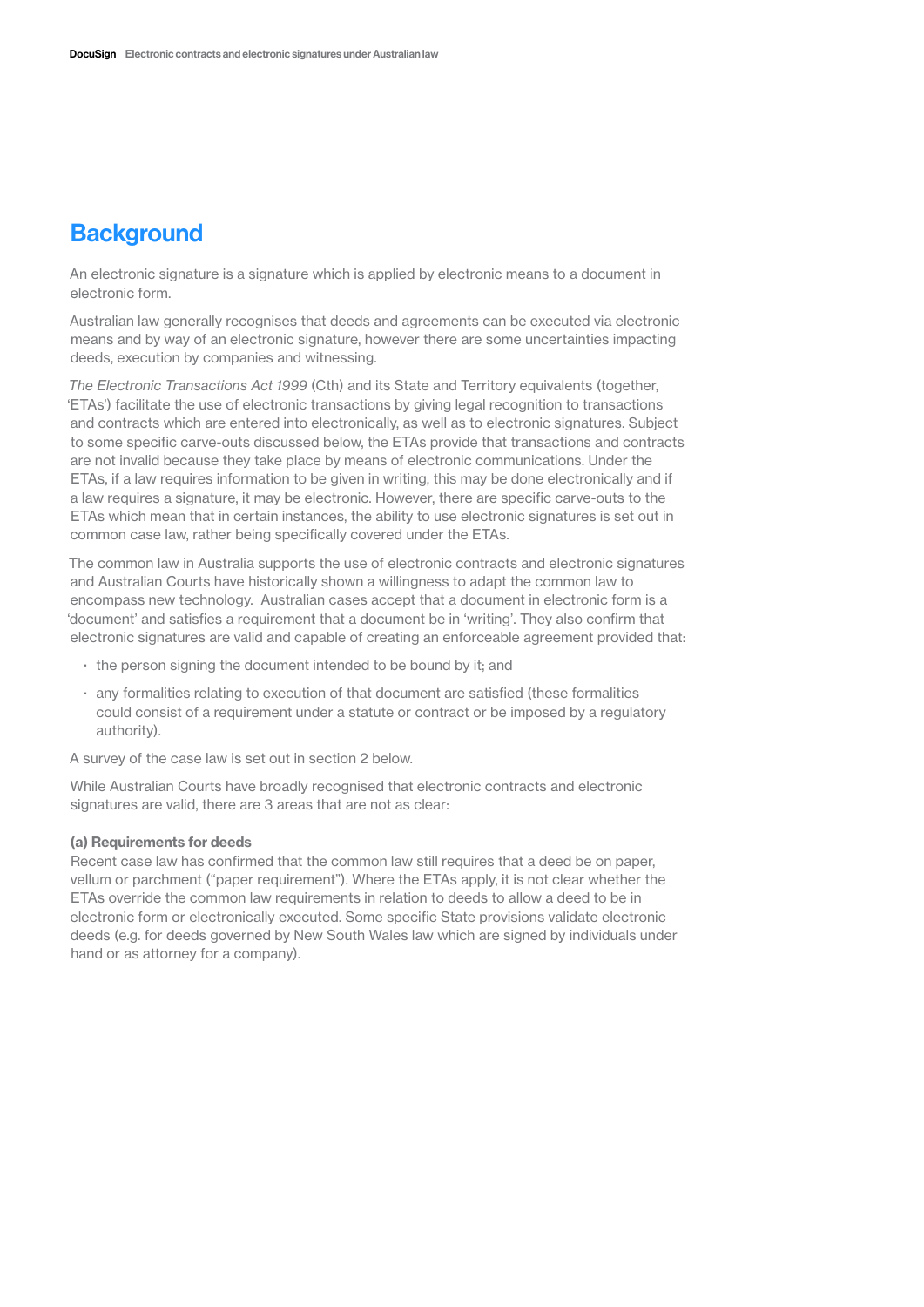#### (b) Companies signing under s127 of the Corporations Act

Section 127(1) of the Corporations Act 2001 (Cth) ("Corporations Act") allows a company to execute a "document" if specified officers "sign" it (two directors or a director and a company secretary or in the case of a proprietary company with a sole director/company secretary, that sole director/company secretary). If a document appears to be signed in accordance with s127, the counterparty assumes that the document has been duly executed: see ss128 and 129(5). It is unclear though the extent to which an agreement, which is in electronic form and which is signed electronically, is afforded the benefit of s127 because:

- · the "no validity" and signature provisions of the Commonwealth ETA do not apply to the Corporations Act;
- · it is unclear whether a "document" for the purposes of s127 must be a paper document; and
- · there may need to be a "single document" which may not be satisfied if an electronic signing platform creates a new copy of the document with every signature so that each officer signs a different (although substantially identical) document.

Where the requirements for s127 are not satisfied, the document may still be validly executed, but the counterparty may not rely on the protection afforded by the statutory assumption as to due execution under the Corporations Act (and would separately need to verify whether the company has duly signed the document by checking board minutes, powers of attorney and corporate constitutions to ensure there are no limits to execution, and ideally to find specific authorisation for the relevant officers to sign the relevant document).

#### (c) Witnessing and attestation

It also is unclear how the signing of an electronic document should be properly witnessed and attested. This is important because a deed signed by an individual must be witnessed and attested in all jurisdictions in Australia except Victoria. There is no Australian case which has considered whether a witness must be physically present when the document is signed or whether it is sufficient if the witness is present "virtually" or "remotely" and sees the signing of a document by electronic means.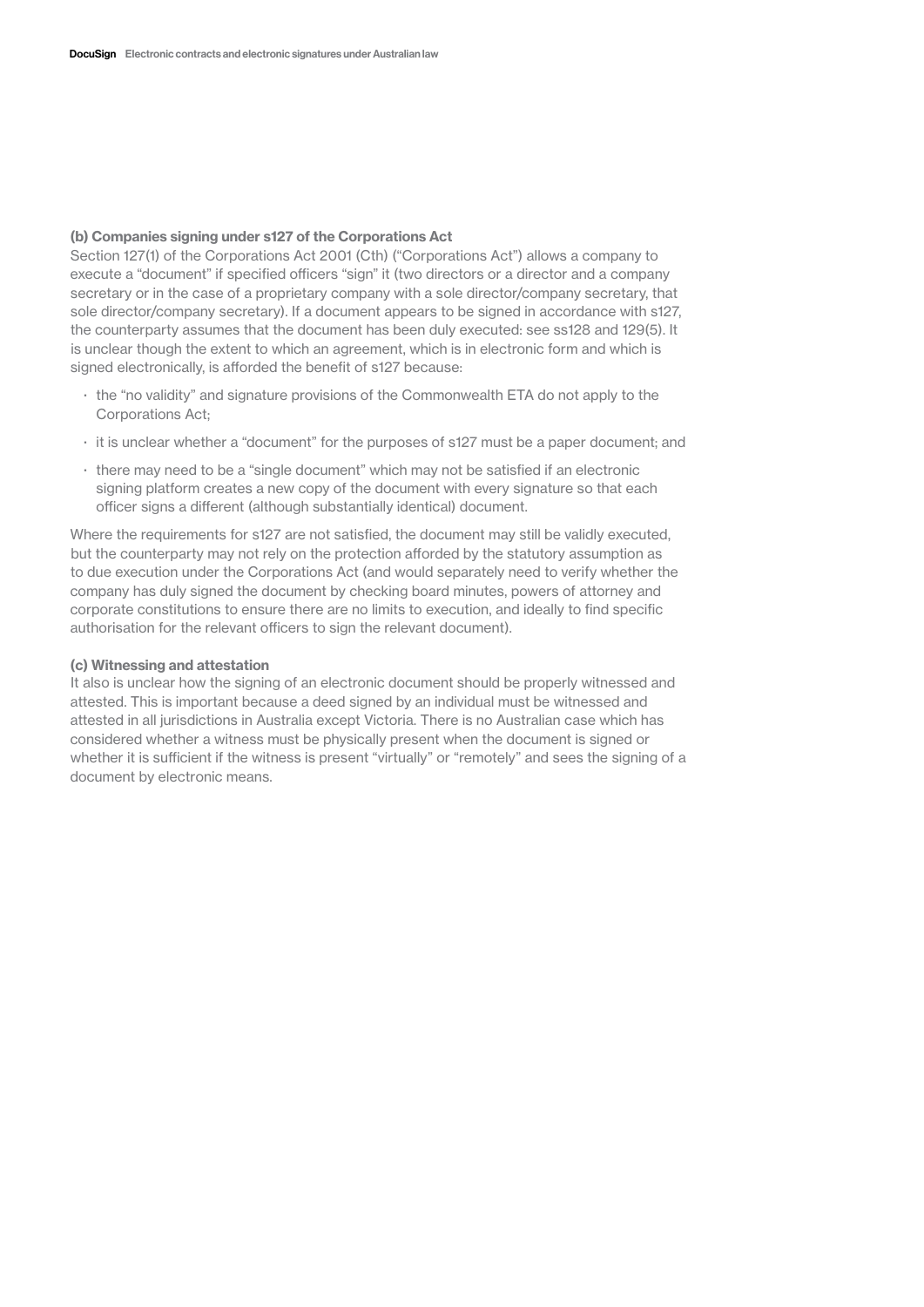## Analysis of Australian case law involving electronic signatures

A survey of cases across all Australian jurisdictions (up to May 2020) where the Court indicated that an electronic signature (whether applied through a platform similar to DocuSign eSignature or an alternative method) was used reveals that an electronic signature is enforceable.

These cases fall into the following categories:

- · cases in which electronic signatures applied using an online platform similar to DocuSign eSignature were acknowledged as enforceable in face of a direct challenge;
- · cases in which other forms of electronic signature were found to be enforceable; and
- · cases in which the signature was identified as a DocuSign eSignature and the document was viewed as enforceable on the basis that it was signed electronically.

A summary of some of the key cases is set out below.

#### Electronic signature applied using an online platform acknowledged as legally binding

In these cases, the use of an electronic signature through a platform similar to DocuSign eSignature was not central to the dispute over enforceability of the contract terms but was acknowledged by the Court as part of the facts.

(a) Getup Ltd and another v. Electoral Commissioner [2010] FCA 869

The applicant applied for enrolment to vote in a federal election via an online platform which included provision for electronic signing using a stylus or finger on mouse trackpad. When printed, the signature was slightly pixelated. The Electoral Commissioner rejected the application because the signature was not sufficient to use as a comparison to future signatures. The Court found that the difficulties identified by the Commissioner also applied to application forms emailed or faxed to the Commissioner and so the application was not invalidated by the fact that it was signed via an online platform.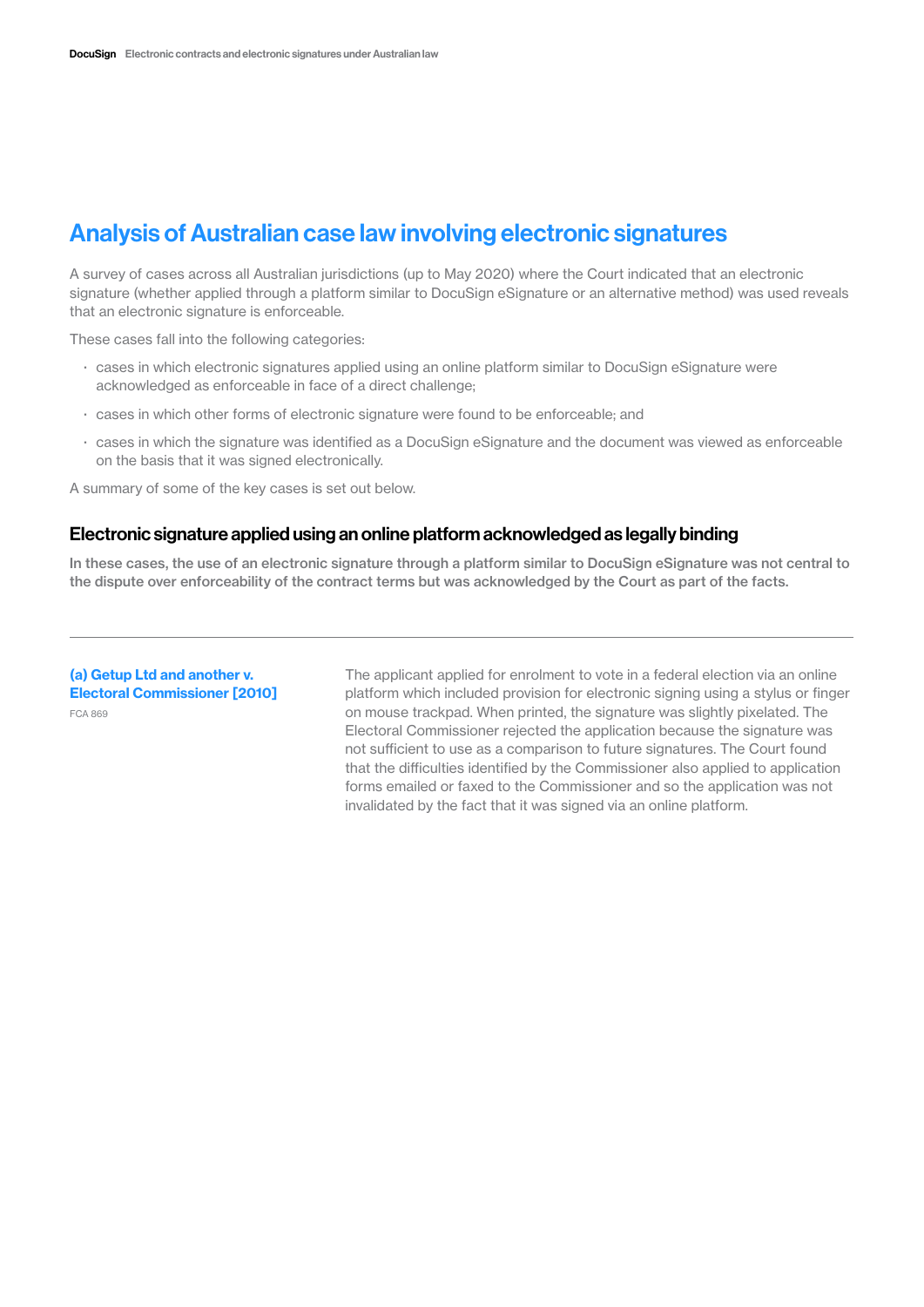#### (b) Williams Group Australia Pty Ltd v. Crocker [2015]

NSWSC 1907

Williams Group Australia Pty Ltd v. Crocker [2016]

NSWCA 265

In this matter, Williams sought to enforce a guarantee allegedly given by Mr Croker to secure the terms of a trade credit agreement. The primary judge (whose reasoning was upheld on appeal) reviewed the audit trail of the electronic signing platform (comparable to DocuSign eSignature's certificate of completion) and found that the signature had been applied without Mr Croker's knowledge or consent as follows:

- · Mr Croker's signature was placed on the guarantee by access to the platform from the Murwillumbah office, at which time Mr Croker was not in Murwillumbah; and
- · the times at which the electronic signing platform was accessed indicated that Mr Croker did not have knowledge of the guarantee before it was signed; and
- · the signature that was applied to the guarantee was uploaded on the same day it was applied.

The Court also considered the platform's follow-up and confirmation emails in relation to requests for signature, as well as the signatory's ability to see a list of documents that had been executed with his signature. However, the case did not turn upon these procedures. The use of the electronic signature platform and the fact that Mr Croker did not change his password for the platform did not amount to a representation of authority by Croker of his authorisation for his signature to be applied to the guarantee, and so he was not personally bound to the obligations imposed by the documents.

#### (c) Career Academy Australia Pty Ltd v. Do More Pty Ltd [2018] VSC 790

In this case, the Victorian Supreme Court was required to determine whether there was a "genuine dispute" as to whether a Career Academy was bound by a contract, giving rise to a debt, which was signed using an electronic signing platform similar to DocuSign eSignature. The Court held that there was a genuine dispute as to whether the signatory had apparent authority to sign the contract, and whether Career Academy had subsequently ratified the agreement, but acknowledged that if either of these were made out on the facts, then the contract would be binding. No judicial determination has been made to date as to the enforceability of the contract.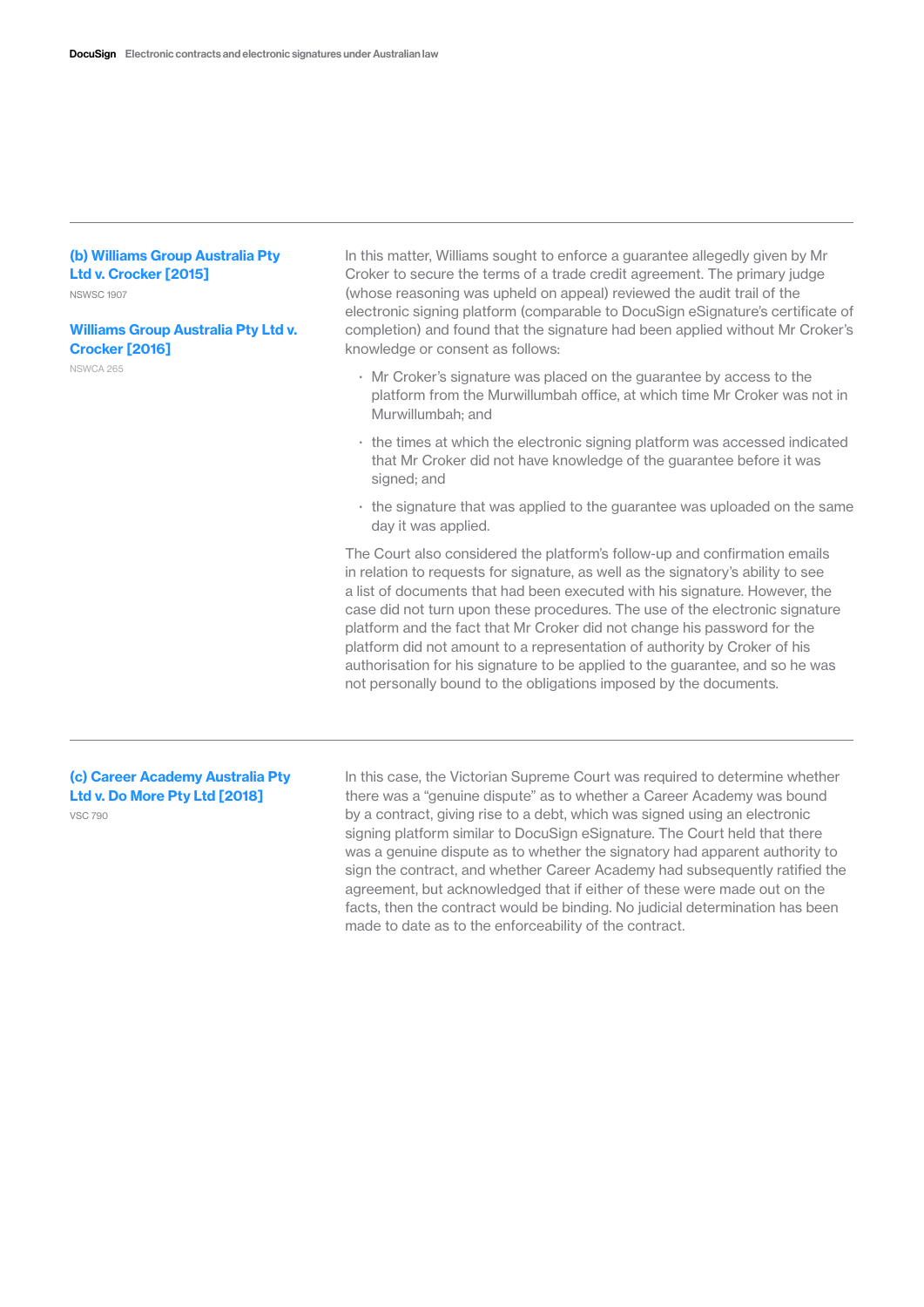### Other forms of electronic signature

These cases highlight the range of electronic signing methods which the Court has held to form a binding agreement.

| (a) Molodysky v. Vema Australia<br><b>Pty Ltd (1988)</b><br>4 BPR 9552                                         | Mr Molodysky, a purchaser under an agreement for the sale of land, received a<br>facsimile copy of an agreement which bore, also in facsimile form, a signature<br>of a person in control of Vema, the vendor. The defendant questioned whether<br>the delivery of a facsimile copy of the agreement was in fact the service of an<br>agreement signed by the vendor.                                                                                                                                                                                                                                                                                                                                                                                                                                                                                                              |  |
|----------------------------------------------------------------------------------------------------------------|------------------------------------------------------------------------------------------------------------------------------------------------------------------------------------------------------------------------------------------------------------------------------------------------------------------------------------------------------------------------------------------------------------------------------------------------------------------------------------------------------------------------------------------------------------------------------------------------------------------------------------------------------------------------------------------------------------------------------------------------------------------------------------------------------------------------------------------------------------------------------------|--|
|                                                                                                                | The Court relied upon the English law test that the essential requirement<br>of signing is the affixing in some way, whether by the writing with a pen<br>or a pencil or by otherwise impressing upon the document one's name or<br>"signature" so as to personally authenticate the document. Accordingly, when<br>a person sends a signature with the intention that it should be produced by<br>facsimile, then that person is authorising the placing of his/her signature with<br>the intention that it be regarded as his/her signature.                                                                                                                                                                                                                                                                                                                                     |  |
|                                                                                                                | Although the facsimile signature of the vendor on the agreement was intended<br>by him to be regarded as his signature, in this case the preliminary agreement<br>did not constitute the contract which the parties intended to enter into.                                                                                                                                                                                                                                                                                                                                                                                                                                                                                                                                                                                                                                        |  |
| (b) McGuren v. Simpson [2004]<br>NSWSC 35                                                                      | Mr Simpson sought the recovery of certain money from Ms McGuren on the<br>basis that the money had been improperly applied. One of the questions<br>considered by the Court was whether the words "yes I spent the money and I<br>shouldn't have" in the email to Mr Simpson with Ms McGuren's name appearing<br>in the "From" field was confirmation of a cause of action by the plaintiff under<br>section 54 of the Limitation Act 1969 (NSW). If answered in affirmative, the<br>email would have confirmed the cause of action before the expiration of the<br>limitation period, such that the defendant's alleged cause of action was not<br>statute barred. The appellate Court (upholding the primary judge's reasoning)<br>found that the email was recognisable as a note of a concluded agreement.<br>Accordingly, the plaintiff was entitled to maintain proceedings. |  |
| (c) eBay International AG v.<br><b>Creative Festival Entertainment</b><br><b>Pty Ltd (2006)</b><br>170 FCR 450 | Creative cancelled several tickets that were sold on eBay's online auction<br>site after introducing a condition that tickets resold via online auction sites<br>will be cancelled if resold. Creative argued that a contract in writing was not<br>made on the terms displayed on Creative's website, but instead was signed<br>electronically by the purchaser through: his or her clicking on the relevant                                                                                                                                                                                                                                                                                                                                                                                                                                                                      |  |

electronically by the purchaser through: his or her clicking on the relevant buttons agreeing to the terms and conditions then and there available; making payment; and receiving the webpage and email confirmations of the order. The Federal Court held that the act of clicking acceptance of terms and conditions appearing in a website was signing a contract in writing.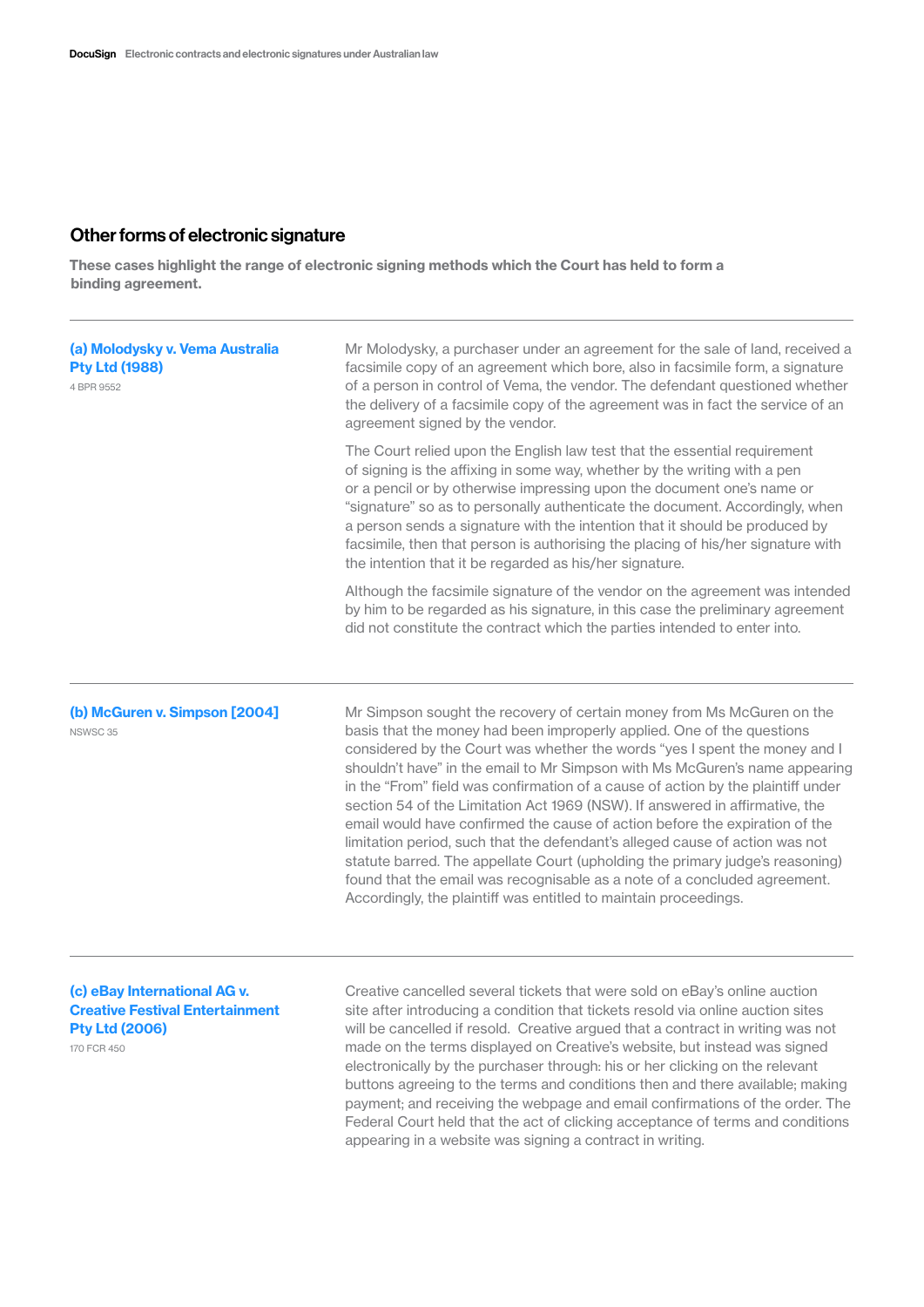| (d) Islamic Council of South<br>Australia Inc v. Australian<br><b>Federation of Islamic Councils Inc</b><br>[2009]<br>NSWSC 211 | Brereton J stated in obiter, in relation to an email, that a typewritten signature<br>is no less valid than a handwritten one.                                                                                                                                                                                                                                                                            |
|---------------------------------------------------------------------------------------------------------------------------------|-----------------------------------------------------------------------------------------------------------------------------------------------------------------------------------------------------------------------------------------------------------------------------------------------------------------------------------------------------------------------------------------------------------|
| (e) Kavia Holdings Pty Ltd v.<br>untrack Holdings Pty Ltd [2011]<br>NSWSC 716                                                   | In this dispute about a contractual requirement for signing in an option to<br>renew a lease, Pembroke J reasoned that "The requirement for signing is<br>intended to identify the sender and authenticate the communication. That<br>is sufficiently achieved in an email by the setting out of the sender's name<br>together with the email address from which the email is despatched."                |
| (f) Stuart v. Hishon [2013]<br><b>NSWSC 766</b>                                                                                 | Mrs Hishon sought to establish that Mr Stuart had confirmed her cause of<br>action prior to the expiration of the limitation period and acknowledged the<br>claimed debt by email. Mr Stuart argued that the Court of first instance erred<br>in law by finding that the email was "signed". The appellate Court held that<br>Mr Stuart had "typed his name on the foot of [his] email" and therefore had |

#### DocuSign eSignature acknowledged as enforceable

In these cases, the use of DocuSign eSignature to execute the relevant document was not central to the disputed but was acknowledged as part of the facts surrounding the agreement.

deliberately inserted his or her name.

| (a) Australian Competition<br>and Consumer Commission v.<br><b>Cornerstone Investment Aus Pty</b><br>Ltd (in liq) (No 4) [2018]<br><b>FCA 1408</b> | Students were signed up to tertiary education programs through DocuSign<br>eSignature. Many of the sales representatives selling the programs created<br>a new email address or sent the DocuSign eSignature request for signature<br>to themselves and forged the signatures of the students. Their conduct<br>was found to be against Australian Consumer Law, but the validity of the<br>DocuSign eSignatures which were legitimately signed by the students was not<br>questioned. |
|----------------------------------------------------------------------------------------------------------------------------------------------------|----------------------------------------------------------------------------------------------------------------------------------------------------------------------------------------------------------------------------------------------------------------------------------------------------------------------------------------------------------------------------------------------------------------------------------------------------------------------------------------|
|                                                                                                                                                    | In this proceeding, the first plaintiff received a document from the defendant                                                                                                                                                                                                                                                                                                                                                                                                         |

#### (b) Zhao v. Bonheur Holdings Pty Ltd [2020] NSWSC 535

In this proceeding, the first plaintiff received a document from the defendant through DocuSign eSignature, but did not review or sign the document. The second defendant then sent an email to the second plaintiff attaching a link to the relevant document and including a DocuSign eSignature record that the document had been viewed and signed by the first plaintiff earlier in the day. It was not pleaded, and the Court did not suggest that the document was invalid due to the electronic nature of the signatures.

signed the email and was bound by its contents. This finding was distinguished from situations where the email signature is automatic, and the sender has not